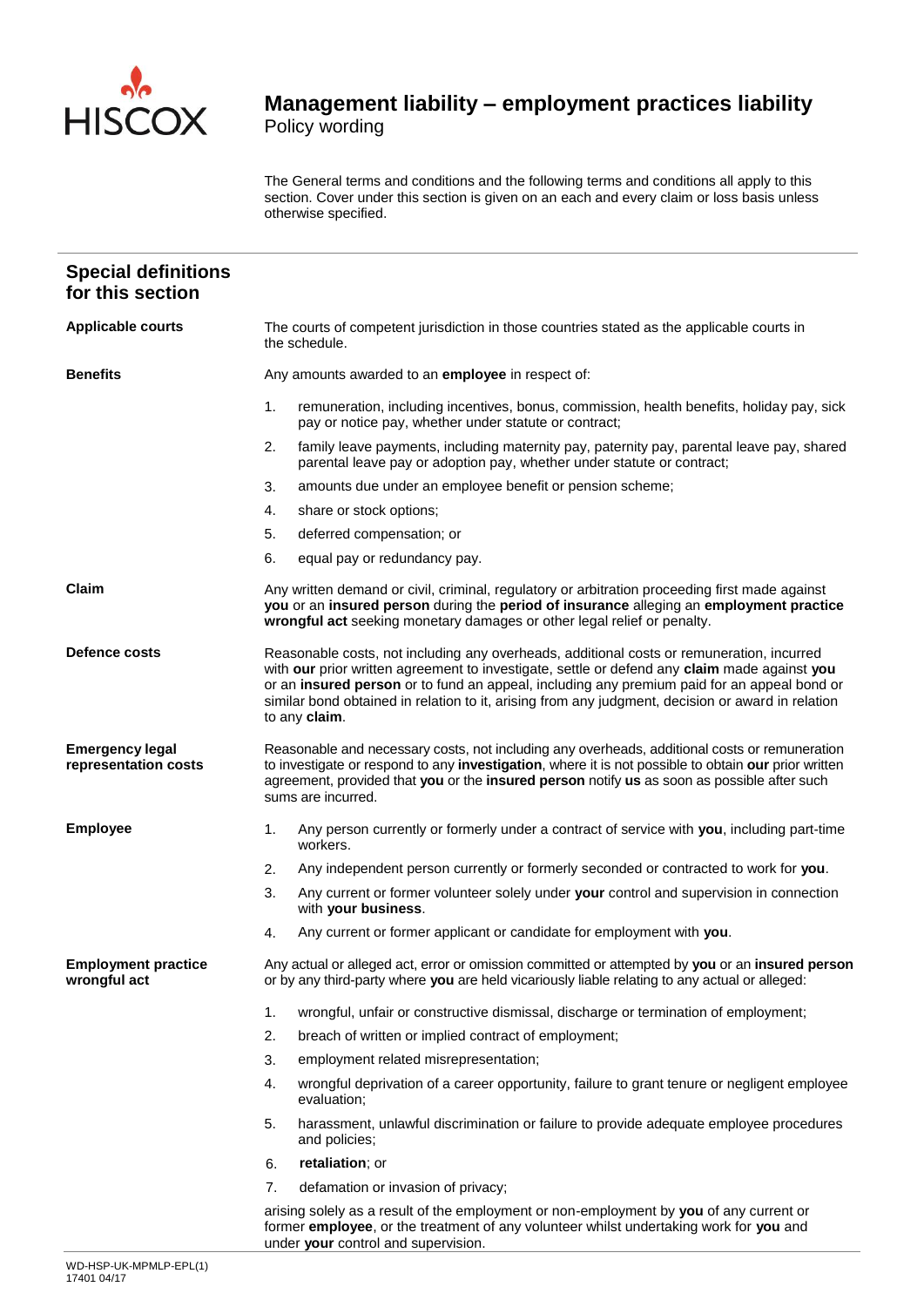

## **Management liability – employment practices liability**  Policy wording

| <b>Insured person</b>             | 1.                                                                                                                                                                              | Any natural person who was, is, or during the period of insurance becomes a director,<br>partner, LLP member, committee or board member, trustee or officer of you.                                                                                                                                                                    |  |  |  |  |
|-----------------------------------|---------------------------------------------------------------------------------------------------------------------------------------------------------------------------------|----------------------------------------------------------------------------------------------------------------------------------------------------------------------------------------------------------------------------------------------------------------------------------------------------------------------------------------|--|--|--|--|
|                                   | 2.                                                                                                                                                                              | Any de facto director of you whilst acting in such capacity for you.                                                                                                                                                                                                                                                                   |  |  |  |  |
|                                   | 3.                                                                                                                                                                              | Any shadow director as defined under Section 251 of the Companies Act 2006 or any<br>similar or successor legislation in any other jurisdiction.                                                                                                                                                                                       |  |  |  |  |
|                                   | 4.                                                                                                                                                                              | Any employee of you.                                                                                                                                                                                                                                                                                                                   |  |  |  |  |
|                                   | 5.                                                                                                                                                                              | The lawful spouse, civil or unmarried partner of any person in 1 to 4 above solely<br>because of their spousal, civil or unmarried partner relationship following a claim or<br>investigation against that person.                                                                                                                     |  |  |  |  |
|                                   | 6.                                                                                                                                                                              | The estates, heirs or legal representatives of any person in 1 to 5 above who has died<br>or become incapacitated, insolvent or bankrupt but only for a claim or investigation<br>against that person.                                                                                                                                 |  |  |  |  |
|                                   | Insured person does not include any external auditor or any liquidator, receiver,<br>administrative receiver or other insolvency practitioner or officer of you or your assets. |                                                                                                                                                                                                                                                                                                                                        |  |  |  |  |
| Investigation                     |                                                                                                                                                                                 | An official examination, official enquiry or official investigation into you or an insured person<br>first notified as being required during the period of insurance and arising from any actual or<br>alleged employment practice wrongful act, conducted by any regulator, government<br>department or other body legally empowered. |  |  |  |  |
|                                   |                                                                                                                                                                                 | Investigation does not include any routine regulatory supervision, enquiry or compliance<br>review, any internal investigation or any investigation into the activities of your industry or<br>sector which is not solely related to your or any insured person's conduct.                                                             |  |  |  |  |
| <b>Legal representation costs</b> | 1.                                                                                                                                                                              | Reasonable legal costs, fees, charges and expenses, not including any overheads,<br>additional costs or remuneration, for which you or any insured person are legally<br>liable, incurred with our prior written agreement for legal representation directly<br>in relation to an investigation.                                       |  |  |  |  |
|                                   | 2.                                                                                                                                                                              | <b>Emergency legal representation costs.</b>                                                                                                                                                                                                                                                                                           |  |  |  |  |
| Loss                              |                                                                                                                                                                                 | In respect of a claim the amount you become or any insured person becomes legally liable<br>to pay, including following a settlement entered into with our written agreement, for:                                                                                                                                                     |  |  |  |  |
|                                   | 1.                                                                                                                                                                              | awards of damages, including punitive, exemplary and multiplied damages, and civil<br>fines and penalties if insurable in the jurisdiction where such award was first ordered;                                                                                                                                                         |  |  |  |  |
|                                   | 2.                                                                                                                                                                              | claimants' legal costs and expenses;                                                                                                                                                                                                                                                                                                   |  |  |  |  |
|                                   | 3.                                                                                                                                                                              | defence costs and legal representation costs; and                                                                                                                                                                                                                                                                                      |  |  |  |  |
|                                   | 4.                                                                                                                                                                              | public relations expenses.                                                                                                                                                                                                                                                                                                             |  |  |  |  |
|                                   |                                                                                                                                                                                 | Loss does not include any:                                                                                                                                                                                                                                                                                                             |  |  |  |  |
|                                   | a.                                                                                                                                                                              | civil, regulatory or criminal fines or penalties, taxes or <b>benefits</b> ; or                                                                                                                                                                                                                                                        |  |  |  |  |
|                                   | b.                                                                                                                                                                              | regulator's costs or expenses (including Health and Safety Executive fees for intervention<br>or similar regulator's costs and expenses) other than those in respect of an intended<br>investigation or prosecution.                                                                                                                   |  |  |  |  |
| <b>Outside entity</b>             |                                                                                                                                                                                 | Any organisation other than you:                                                                                                                                                                                                                                                                                                       |  |  |  |  |
|                                   | 1.                                                                                                                                                                              | that is tax exempt and not for profit; or                                                                                                                                                                                                                                                                                              |  |  |  |  |
|                                   | 2.                                                                                                                                                                              | in which you hold any issued share.                                                                                                                                                                                                                                                                                                    |  |  |  |  |
|                                   |                                                                                                                                                                                 | <b>Outside entity does not include:</b>                                                                                                                                                                                                                                                                                                |  |  |  |  |
|                                   | а.                                                                                                                                                                              | any company which is registered or domiciled in the USA or Canada;                                                                                                                                                                                                                                                                     |  |  |  |  |
|                                   | b.                                                                                                                                                                              | any company whose securities are traded on any stock exchange in the USA or Canada; or                                                                                                                                                                                                                                                 |  |  |  |  |
|                                   | c.                                                                                                                                                                              | any bank, investment company, investment advisor or manager, hedge or mutual fund,<br>private equity or venture capital company, stock brokerage, insurer, or any similar<br>financial organisation or institution including any organisation regulated by the FCA,<br>PRA or any similar regulator.                                   |  |  |  |  |
| Prior and pending date            |                                                                                                                                                                                 | The date on which you first purchased employment practices liability insurance that has run<br>continuously without a break in cover. If during such period you have merged or consolidated<br>with another company or entity, or any party has acquired more than 50% of your issued                                                  |  |  |  |  |
|                                   |                                                                                                                                                                                 |                                                                                                                                                                                                                                                                                                                                        |  |  |  |  |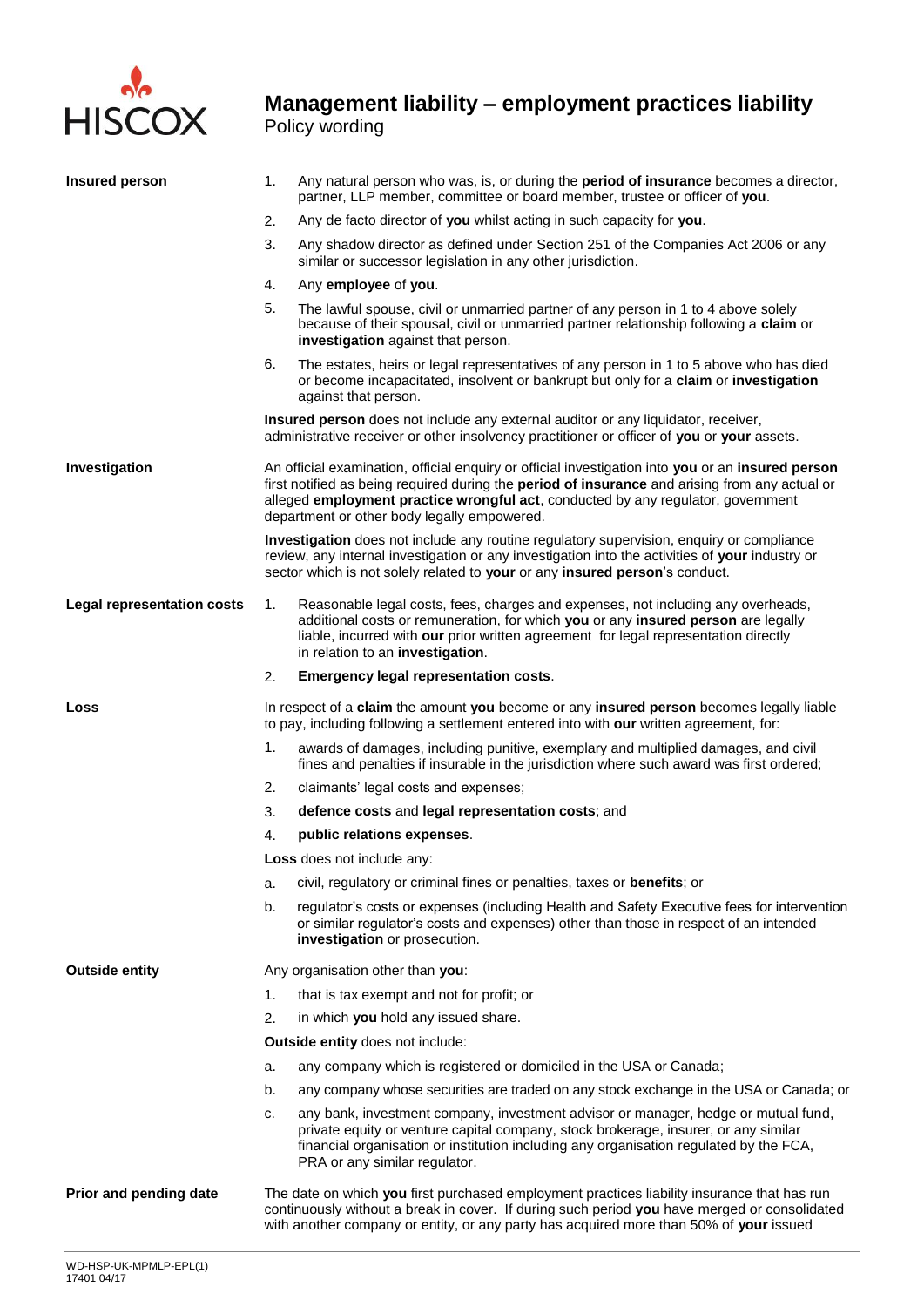

# **Management liability – employment practices liability**

Policy wording

|                                               | share capital, assets, or the majority of your voting rights, the 'prior and pending date' will<br>be the date of such merger, consolidation or acquisition.                                                                                                                                                    |  |
|-----------------------------------------------|-----------------------------------------------------------------------------------------------------------------------------------------------------------------------------------------------------------------------------------------------------------------------------------------------------------------|--|
| <b>Retaliation</b>                            | Any employment related action taken against an <b>employee</b> in connection with such <b>employee</b><br>whistleblowing or exercising their employment rights.                                                                                                                                                 |  |
| <b>Subsidiary</b>                             | Any entity in which you:                                                                                                                                                                                                                                                                                        |  |
|                                               | 1 <sub>1</sub><br>own directly or through one or more of your subsidiaries more than 50% of the share<br>capital or a majority of the voting rights or have the right to appoint or remove a majority<br>of the entity's board of directors, trustees, governors or equivalent; or                              |  |
|                                               | 2.<br>control a majority of its voting rights under a written agreement with other shareholders<br>or members.                                                                                                                                                                                                  |  |
|                                               | If an entity ceases to be a subsidiary during the period of insurance, cover will continue but<br>only for a claim or investigation against you or an insured person arising from any<br>employment practice wrongful act, taking place, or alleged to have taken place before it<br>ceased to be a subsidiary. |  |
| You/your                                      | Also includes any subsidiary:                                                                                                                                                                                                                                                                                   |  |
|                                               | 1.<br>existing at the start of the <b>period of insurance</b> ; or                                                                                                                                                                                                                                              |  |
|                                               | 2.<br>created or acquired during the <b>period of insurance</b> provided that the newly created or<br>acquired subsidiary:                                                                                                                                                                                      |  |
|                                               | is not domiciled in the United States of America or Canada: and<br>a.                                                                                                                                                                                                                                           |  |
|                                               | b.<br>does not trade any of its securities on any stock exchange.                                                                                                                                                                                                                                               |  |
| <b>What is covered</b>                        |                                                                                                                                                                                                                                                                                                                 |  |
| 1. Claims against you or<br>an insured person | We will pay on behalf of you or any insured person the loss arising from a claim for an<br>employment practice wrongful act taking place, or alleged to have taken place, within<br>the geographical limits, brought by:                                                                                        |  |
| Claims by employees                           | your employee;<br>a.                                                                                                                                                                                                                                                                                            |  |
|                                               |                                                                                                                                                                                                                                                                                                                 |  |

- Outside entities b. an employee of an **outside entity** against any **insured person** arising directly from any activity performed in the **insured person's** capacity as an employee of such **outside entity**, provided that the **insured person** acts in that capacity at **your** specific written request. However, **we** will only pay in excess of any indemnity provided by the **outside entity** to its employees.
- **2. Investigations**

**Legal representation costs We** will pay on behalf of **you** or any **insured person** the **legal representation costs only** arising from an **investigation** arising from an **employment practice wrongful act** taking place, or alleged to have taken place, within the **geographical limits**.

#### **3. Additional cover**

| Court attendance<br>compensation | If any <b>insured person</b> has to attend any court or tribunal as a witness in connection with a<br>claim or investigation covered under this section, we will pay you compensation for each<br>day, or part of a day that their attendance is required by us. |
|----------------------------------|------------------------------------------------------------------------------------------------------------------------------------------------------------------------------------------------------------------------------------------------------------------|
|                                  | The most we will pay for court attendance compensation is £250each day for each employe                                                                                                                                                                          |

The most **we** will pay for court attendance compensation is £250each day for each **employee** or £500 for each director, partner, member or officer. This limit is included within, and not in addition to, the limit of indemnity shown on the schedule.

The most **we** will pay in total for court attendance compensation for all **insured persons**, including any court or tribunal attendance compensation payable under any other Management liability section of this **policy**,is £100,000 in the aggregate, regardless of the number of **claims**, **losses** or **investigations**.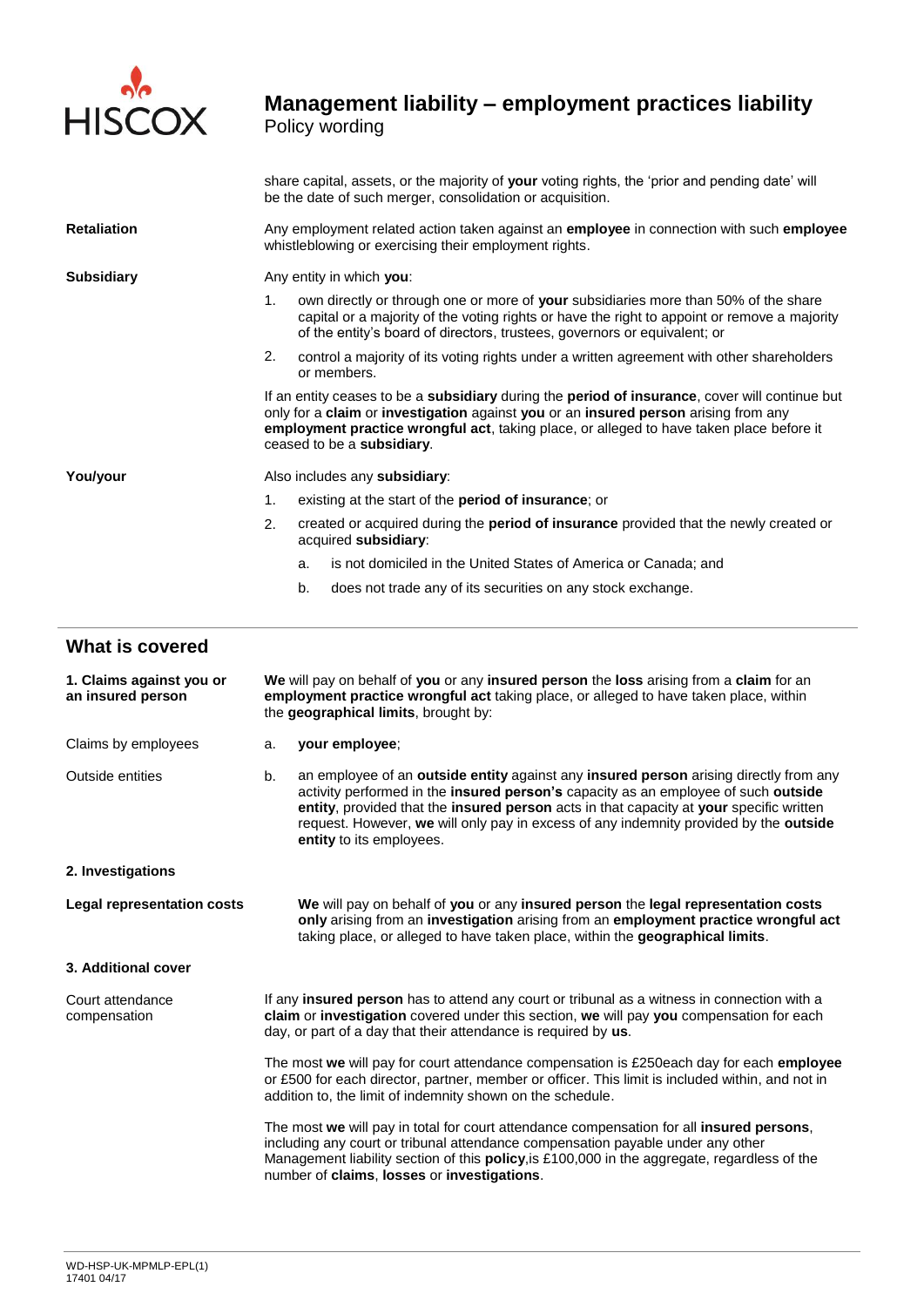

## **Management liability – employment practices liability**

Policy wording

Injunctions brought by EHRC **We** will pay the **loss** arising from any injunction brought by the Equalities and Human Rights Commission under section 24 of the Equality Act 2006 or any similar or successor legislation, to prevent **you** or an **insured person** from committing an **employment practice wrongful act**  against an **employee** within the **geographical limits**.

| What is not covered                  | А. |                                                | We will not make any payment for any claim, loss, or investigation:                                                                                                                                                                                                                                                                                                                                                              |  |
|--------------------------------------|----|------------------------------------------------|----------------------------------------------------------------------------------------------------------------------------------------------------------------------------------------------------------------------------------------------------------------------------------------------------------------------------------------------------------------------------------------------------------------------------------|--|
| Deliberate or dishonest acts         | 1. | based upon, attributable to or arising out of: |                                                                                                                                                                                                                                                                                                                                                                                                                                  |  |
|                                      |    | a.                                             | a dishonest or fraudulent act or omission or any intentional breach of any statute<br>or regulation;                                                                                                                                                                                                                                                                                                                             |  |
|                                      |    | b.                                             | an act intended to secure or which does secure a personal profit or advantage to<br>which the individual concerned was not legally entitled;                                                                                                                                                                                                                                                                                     |  |
|                                      |    | с.                                             | an act intended to secure or which does secure a profit for any other company or<br>entity to which the company or entity was not legally entitled.                                                                                                                                                                                                                                                                              |  |
|                                      |    |                                                | This exclusion will only apply:                                                                                                                                                                                                                                                                                                                                                                                                  |  |
|                                      |    | a.                                             | for claims or investigations against you, where such act or omission was committed<br>or condoned by you or any individual who falls within paragraphs 1. to 3. of the<br>definition of insured person;                                                                                                                                                                                                                          |  |
|                                      |    | b.                                             | for claims or investigations against an insured person, where such act or<br>omission was committed or condoned by that insured person; and                                                                                                                                                                                                                                                                                      |  |
|                                      |    | с.                                             | after a judgment or other final adjudication or an admission that such act did occur.<br>In the event of such finding or admission, you or the insured person, as<br>appropriate, must reimburse all payments made by us in relation to the<br>corresponding claim, loss or investigation.                                                                                                                                       |  |
| Prior claims and litigation          | 2. |                                                | based upon, attributable to or arising out of:                                                                                                                                                                                                                                                                                                                                                                                   |  |
|                                      |    | а.                                             | anything that has been reported to and accepted under any policy existing or<br>expired, before the start of the period of insurance; or                                                                                                                                                                                                                                                                                         |  |
|                                      |    | b.                                             | any prior or pending litigation or proceedings, including allegations deriving from<br>the same or essentially the same facts, involving an insured person, you or an<br>outside entity, initiated before the prior and pending date.                                                                                                                                                                                            |  |
| Specific activities                  | 3. |                                                | based upon, attributable to or arising out of:                                                                                                                                                                                                                                                                                                                                                                                   |  |
|                                      |    | a.                                             | membership or non-membership of any trade union or equivalent labour<br>organisation or any involvement in trade union activities;                                                                                                                                                                                                                                                                                               |  |
|                                      |    | b.                                             | your failure to act in accordance with any collective bargaining agreement.                                                                                                                                                                                                                                                                                                                                                      |  |
|                                      |    |                                                | This exclusion does not apply to any claim for retaliation.                                                                                                                                                                                                                                                                                                                                                                      |  |
| Claims in the United                 | 4. |                                                | based upon, attributable to or arising out of any:                                                                                                                                                                                                                                                                                                                                                                               |  |
| States of America or Canada          |    | a.                                             | claim brought or investigation commenced; or                                                                                                                                                                                                                                                                                                                                                                                     |  |
|                                      |    | b.                                             | employment practice wrongful act taking place, or alleged to have taken place;                                                                                                                                                                                                                                                                                                                                                   |  |
|                                      |    |                                                | in the United States of America or Canada.                                                                                                                                                                                                                                                                                                                                                                                       |  |
| Bodily injury and<br>property damage | 5. |                                                | for the death or any bodily or mental injury or emotional distress suffered by anyone, or<br>the loss, damage or destruction of any tangible property. This exclusion does not apply to<br>any claim for emotional distress arising from an employment practice wrongful act.                                                                                                                                                    |  |
|                                      |    |                                                | However, we will not in any event make payment for any claim in relation to which the<br>insured person is obliged under any compulsory insurance law to maintain insurance in<br>respect of any liability arising from the use, ownership or possession of any motor vehicle,<br>except that this exclusion does not apply to defence costs or legal representation costs<br>relating to any criminal or regulatory proceeding. |  |
| Takeovers and mergers                | 6. |                                                | based upon, attributable to or arising out of any employment practice wrongful act,<br>act, incident or occurrence performed, taking place, or alleged to have taken place after:                                                                                                                                                                                                                                                |  |
|                                      |    | a.                                             | you merge or consolidate with another company or entity; or                                                                                                                                                                                                                                                                                                                                                                      |  |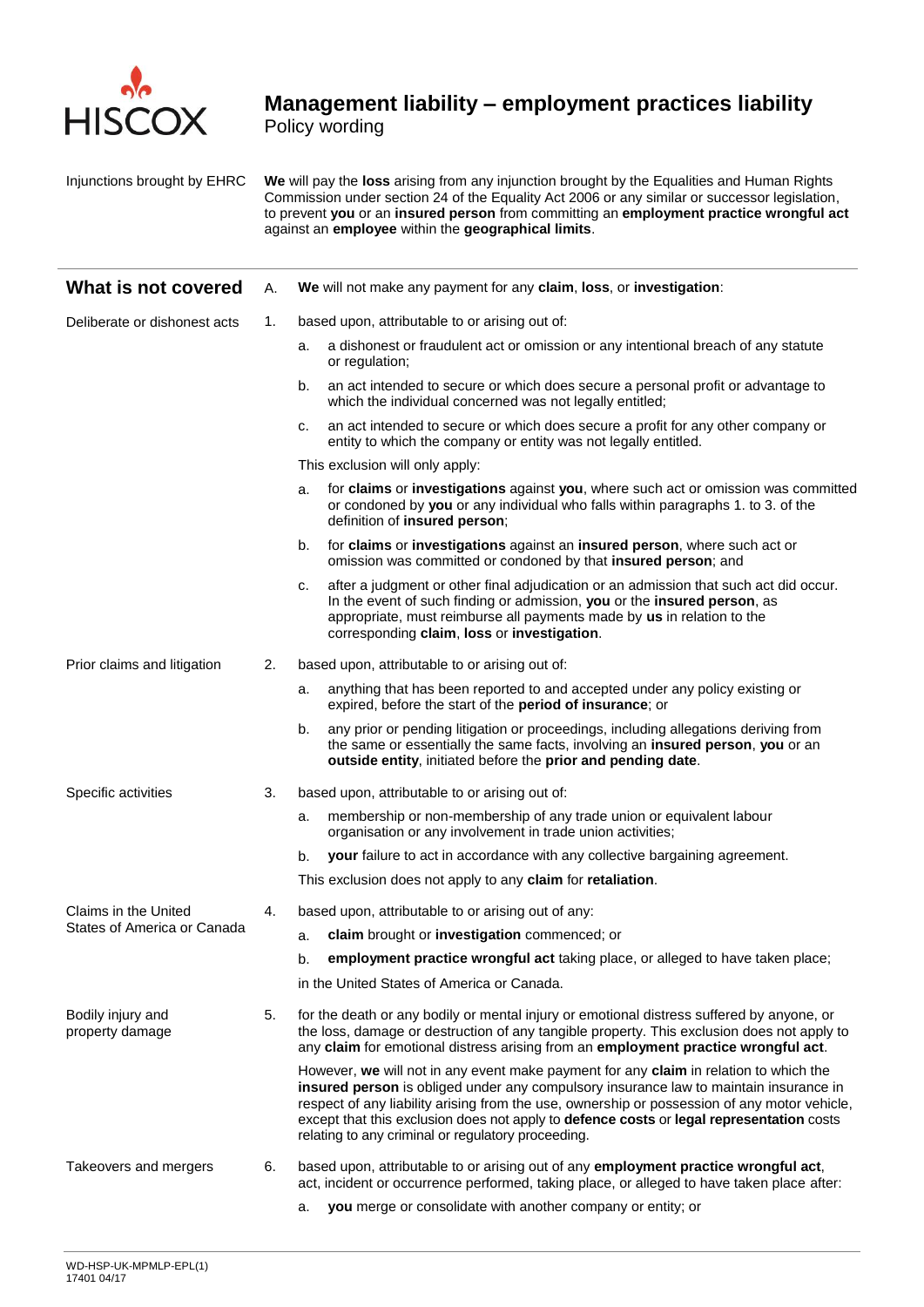

## **Management liability – employment practices liability**  Policy wording

|                                       |           | b.<br>any party acquires:                                                                                                                                                                                                                                                                              |
|---------------------------------------|-----------|--------------------------------------------------------------------------------------------------------------------------------------------------------------------------------------------------------------------------------------------------------------------------------------------------------|
|                                       |           | i.<br>more than 50% of your issued share capital or assets;                                                                                                                                                                                                                                            |
|                                       |           | ii.<br>the majority of your voting rights; or                                                                                                                                                                                                                                                          |
|                                       |           | the right to appoint or remove a majority of your board of directors or board of<br>iii.<br>trustees or equivalent.                                                                                                                                                                                    |
| Acquired subsidiaries                 | 7.        | based upon, attributable to or arising out of any employment practice wrongful act,<br>act, incident or occurrence performed, taking place, or alleged to have taken place:                                                                                                                            |
|                                       |           | before the date of creation or acquisition by you of such subsidiary; or<br>a.                                                                                                                                                                                                                         |
|                                       |           | after an entity ceases to be a subsidiary.<br>b.                                                                                                                                                                                                                                                       |
| <b>Employer obligations</b>           | 8.        | based upon, attributable to or arising out of any responsibility, duty or obligation imposed<br>by law in relation to health and safety, unemployment, social security, retirement or<br>disability benefits or any similar law whether statutory or common law.                                       |
|                                       |           | This exclusion does not apply to any claim for retaliation.                                                                                                                                                                                                                                            |
| Claims outside the                    | 9.        | first brought outside the applicable courts.                                                                                                                                                                                                                                                           |
| applicable courts                     |           | This exclusion also applies to proceedings in the applicable courts to enforce, or<br>which are based on, a judgment or award from outside the applicable courts.                                                                                                                                      |
|                                       | <b>B.</b> | We will not make any payment other than defence costs for any claim or legal<br>representation costs for any investigation based upon, attributable to or arising out of:                                                                                                                              |
| Benefits and<br>contractual payments  | 1.        | your failure to pay any amount you are contractually committed to pay to an employee,<br>including but not limited to benefits.                                                                                                                                                                        |
| Pensions and<br>benefit schemes       | 2.        | the loss of any right or benefit under any pension scheme, private health insurance or<br>other employee benefit scheme or the operation or administration of any pension or<br>employee benefit scheme or trust fund, or your breach of any legislation or regulation<br>related to these activities. |
| Failure to pay taxes                  | 3.        | <b>your</b> failure to pay taxes.                                                                                                                                                                                                                                                                      |
| Liabilities assumed<br>under contract | 4.        | anyone else's liability which you are legally obliged to assume under any contract or<br>agreement. This does not apply to any claim that would have resulted in the absence<br>of such contract or agreement.                                                                                         |
| Non-pecuniary relief                  | 5.        | any non-pecuniary or injunctive relief.                                                                                                                                                                                                                                                                |
| Employee reinstatement                | 6.        | the costs of complying or refusing to comply with a court or other order for the<br>reinstatement of an employee.                                                                                                                                                                                      |
| Modification of property              | 7.        | the costs of modifying any building or property in order to make such building or property<br>more accessible to any disabled persons.                                                                                                                                                                 |

| <b>Special conditions</b>                    |                                                                                                                                                                                                                                                                                                                                                                                                                               |
|----------------------------------------------|-------------------------------------------------------------------------------------------------------------------------------------------------------------------------------------------------------------------------------------------------------------------------------------------------------------------------------------------------------------------------------------------------------------------------------|
| General terms                                | The General definitions, General conditions and General claims conditions set out in the<br>General Terms all apply equally to each insured person and to you, except for General<br>condition 6. Premium payment which applies only to you. You agree to act on behalf of all the<br>insured persons as regards paying the premium and giving or receiving notice of all matters<br>relevant to this section.                |
| Information provided by an<br>insured person | All information which any <b>insured person</b> provided before we agreed to insure you will be<br>considered as a separate application for each insured person and as such the knowledge of<br>or any statement made by an insured person will not be imputed to any other insured<br>person for the purposes of determining whether cover is available for any claim or<br>investigation against such other insured person. |
| Severability of exclusions                   | When determining the applicability of the exclusions within <b>What is not covered</b> , the <b>wrongful</b><br>act, act, incident or occurrence performed, taking place, or alleged to have taken place of one<br>insured person shall not be imputed onto any other insured person who neither committed<br>nor condoned such wrongful act, act, incident or occurrence.                                                    |
| WD-HSP-UK-MPMLP-EPL(1)                       |                                                                                                                                                                                                                                                                                                                                                                                                                               |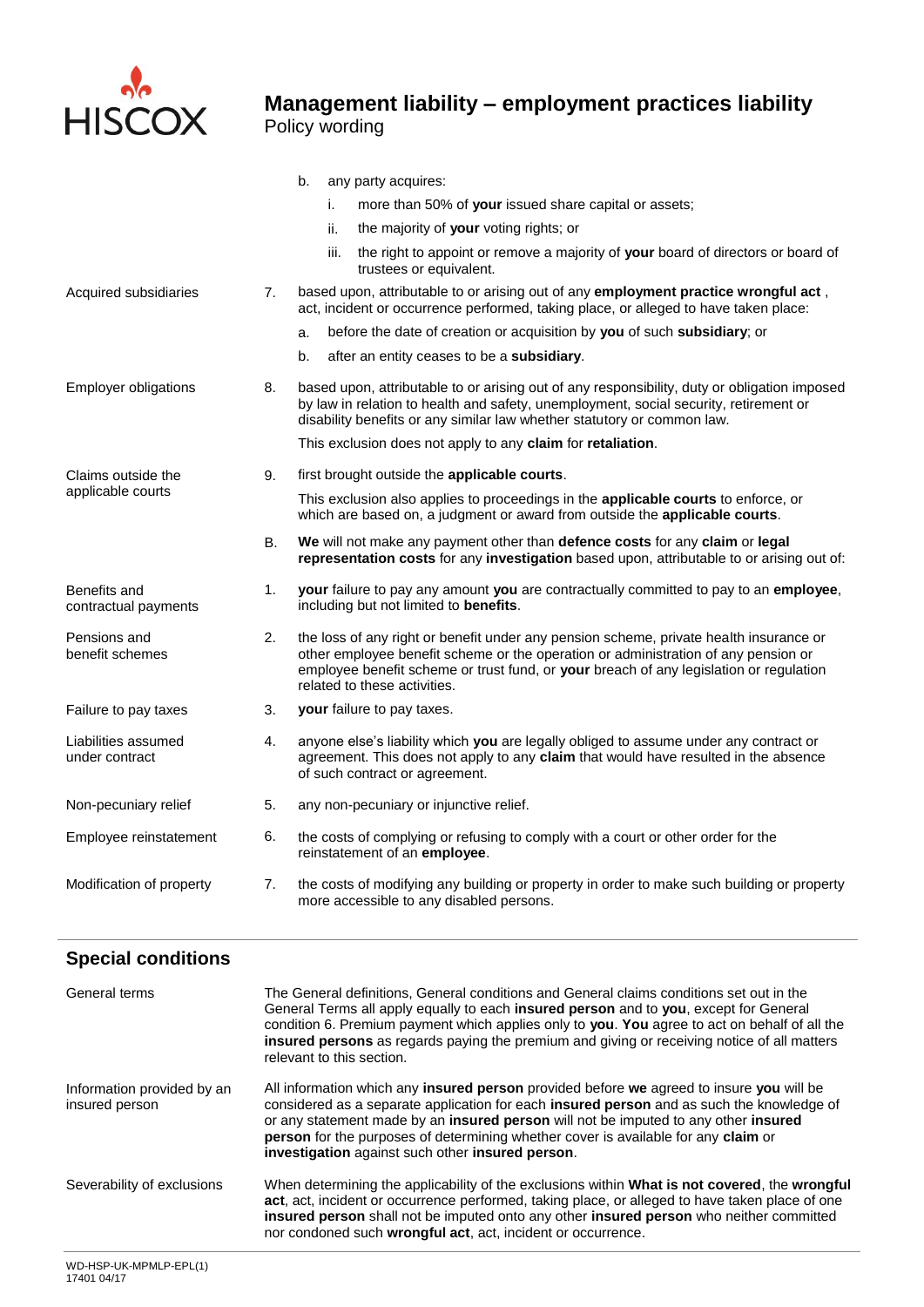

Extended notification period If:

- 1. **we** or **you** refuse to renew this section of the **policy** for any reason other than nonpayment of premium, administration, liquidation or insolvency; or
- 2. **you** merge or consolidate with another entity or any party acquires more than 50% of your issued share capital or assets or the majority of **your** voting rights during the **period of insurance**;

**you** or any **insured person** may purchase an extended notification period, in accordance with the options shown below:

| One-year period   | 50% of the annual premium for this section  |
|-------------------|---------------------------------------------|
| Three-year period | 100% of the annual premium for this section |
| Six-year period   | 200% of the annual premium for this section |

If **you** do so, this section will remain in force but only in respect of any covered **claim**, **loss** or **investigation** arising from any **wrongful act**, act, incident or occurrence performed, taking place, or alleged to have taken place before the end of the original **period of insurance**.

This extended notification period is only available if **we** receive written notice of purchase from **you** or an **insured person** and the premium is paid to **us** within 90 days following the end of the **period of insurance**.

If **you** or an **insured person** does so, the first paragraph 1a. under **Your obligations** in this section will then be amended to:

a. unless **you** or any **insured person** notifies **us** promptly of the following, and within the **period of insurance** or the extended notification period:

The limit of indemnity for the extended notification period will be part of and not in addition to the limit of indemnity stated in the schedule.

The entire premium for this section is considered fully earned at the beginning of the extended notification period. **We** will not refund any premium if **you** or any **insured person** cancels the extended notification period before it ends.

**You** or any **insured person** will not have the right to purchase an extended notification period if:

- 1. cover under this section is continued solely as a result an extended notification period;
- 2. this section of the **policy** is replaced or succeeded by any other policy providing employment practices liability cover; or
- 3. this section or the **policy** is cancelled, other than by **you** on an anniversary date.

If **we** offer renewal terms, conditions, limits of liability or premium different from those of the expiring policy, this does not constitute a refusal to renew.

Management buy-outs If during the **period of insurance your** existing management conduct a management buy-out, **we** agree to provide cover to the same level and terms of this **policy** for the new company for a period of 45 days from the buy-out date for any **employment practice wrongful act** committed by any individual **insured person** subsequent to the buy-out. This cover will only apply excess of any other insurance and indemnification available from any other source.

> If **you** complete and implement all recommendations of the online audit by BusinessHR at **your** own cost, **we** agree to reduce the **excess** shown in the schedule by 50%.

However, **we** will not reduce **your excess** below £2,500 irrespective of the BusinessHR audit.

Excess reduction for BusinessHR audit

- Excess waiver The **excess** as shown in the schedule shall not apply in the event of:
	- 1. a determination of no liability made in favour of any **insured person**;
	- 2. a dismissal or stipulation to dismiss any **claim** or **investigation** without prejudice.